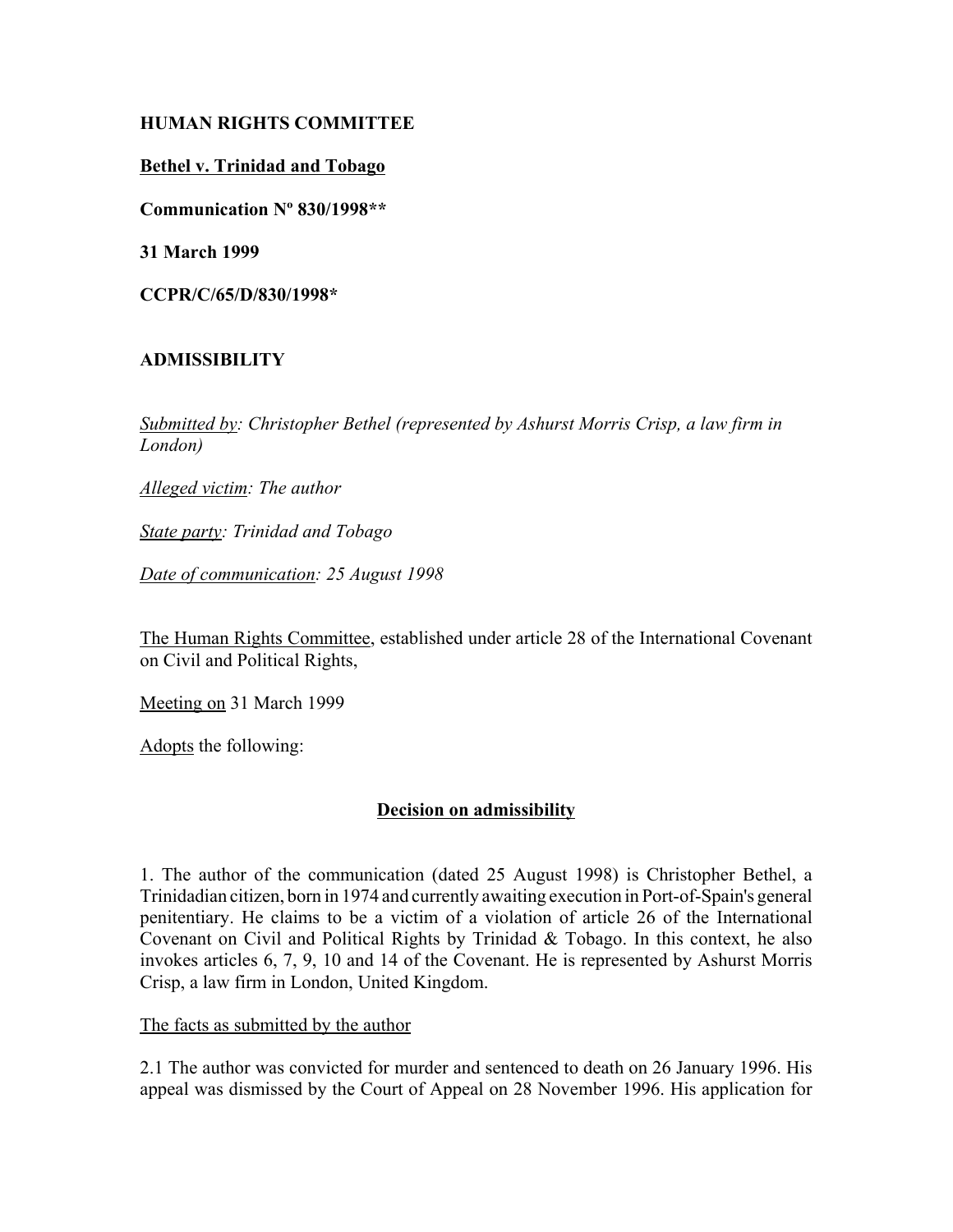leave to appeal to the Privy Council was dismissed on 4 December 1997. With this, all available domestic remedies are said to have been exhausted.

2.2 On 19 December 1997, a petition on behalf of the author was lodged with the Inter-American Commission on Human Rights (IACHR), in accordance with the guidelines issued by the State party in October 1997, which set out a strict timetable to be adhered to by applicants. The author instructed his counsel to lodge an application with the United Nations Human Rights Committee, in case his petition to the IACHR would be unsuccessful.

2.3 On 26 May 1998, the State party gave notice denouncing the Optional Protocol. It also issued new instructions setting the time periods which should apply to and the procedure for applications made by or on behalf of prisoners under sentence of death between 26 May 1998 and the date that the denunciation would become effective, 26 August 1998. Counsel notes that the author cannot present a communication to the Human Rights Committee after 26 August 1998.<sup>1</sup>

2.4 Counsel notes that in accordance with the State party's instructions, the IACHR should adopt its decision with regard to the author's complaint by 2 September 1998. Counsel notes that by that time the denunciation will have become effective and his client will then no longer have the right of recourse to the Human Rights Committee, despite having had since October 1997 a reasonable expectation to pursue his right of access to the Human Rights Committee.

## The complaint

3. Counsel claims that the actions taken by the State party through the denunciation of the Optional Protocol thereby frustrating his client's legitimate expectations constitute a breach of article 1 of the Optional Protocol and of article 26 of the Covenant. He requests the Committee to register the communication for examination under the Optional Protocol so as to guarantee the author's right to petition the Committee if his application to the IACHR were to be rejected.

### State party's observations and counsel's comments thereon

4. By submission of 12 October 1998, the State party informs the Committee that the author's case is still under examination by the IACHR. Moreover, the author's counsel has submitted a further application for leave to appeal to the Judicial Committee of the Privy Council. Accordingly, the State party argues that the communication is inadmissible under article 5, paragraph 2 (a) and (b).

5.1 In his reply to the State party's submission, counsel notes that his complaint to the IACHR does not concern the question put before the Committee that the State party has denied his client right of access to the Human Rights Committee. He states that the issue of legitimate expectation is not an issue before the IACHR.

5.2 Counsel confirms that he appeared before the Privy Council on the author's behalf in July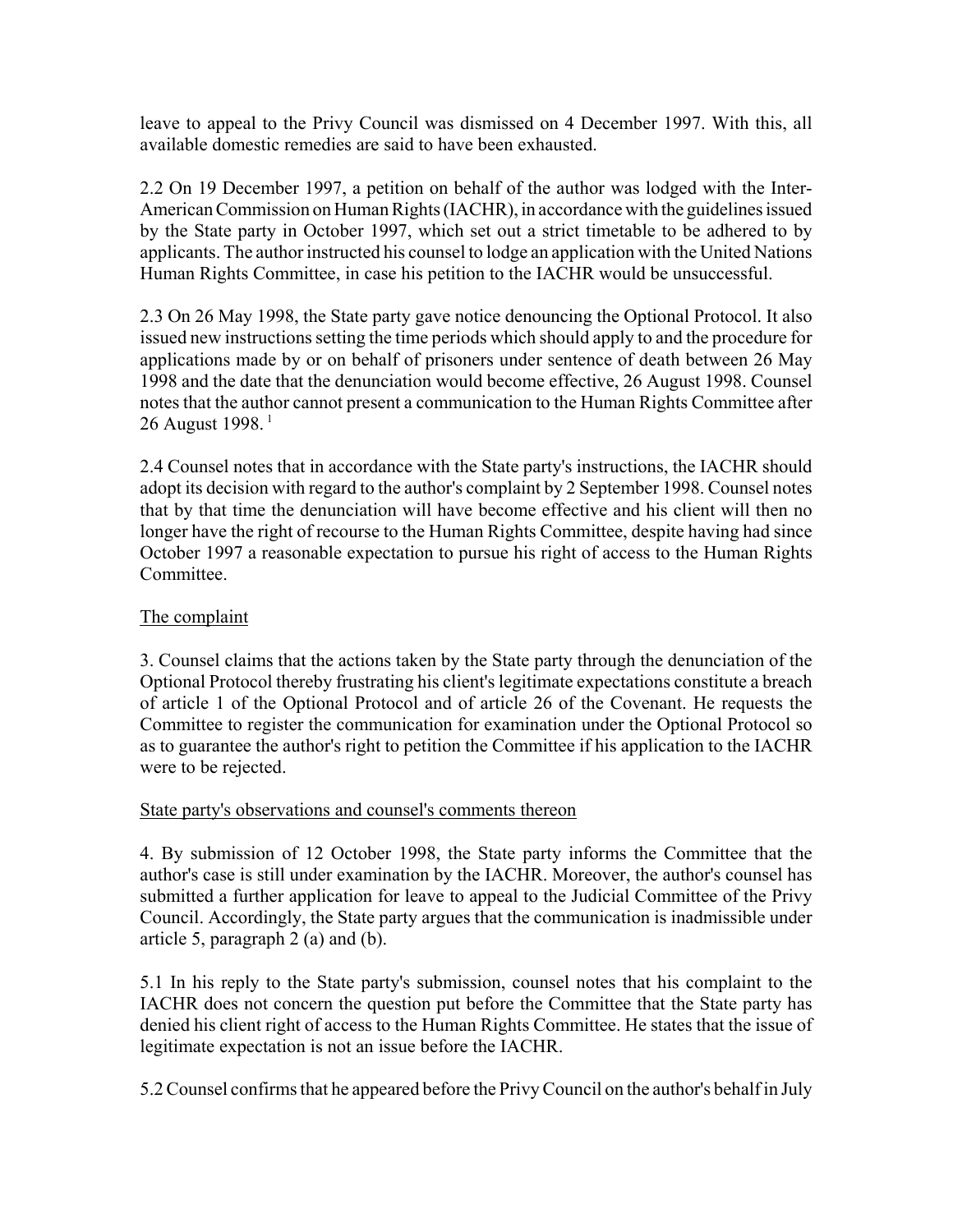and October 1998, but submits that the issue before the Privy Council does not relate to the matter raised in his communication to the Human Rights Committee.

6.1 By further submission of 9 February 1999, the State party explains that following the dismissal of the author's application for leave to appeal to the Judicial Committee of the Privy Council in December 1997, the author had the choice of submitting an application to the IACHR or to the United Nations Human Rights Committee. He chose an application to the IACHR. The State party rejects the allegation that it prevented him from petitioning the Human Rights Committee, and states that it was the author's own choice, for tactical reasons, to petition the IACHR at that time.

6.2 The State party argues that the splitting of petitions between two human rights bodies is an abuse of the right of submission and a ground for inadmissibility under article 3 of the Optional Protocol. In the opinion of the State party, the Committee should not condone a situation where a petitioner seeks to submit some complaints to the IACHR and reserve others for the Committee. When the author submitted his application to the Committee, his petition was still under examination by the IACHR, and the State party thus maintains that his communication to the Committee is inadmissible under article 5, paragraph 2(a), of the Optional Protocol. The State party rejects the suggestion that the author has a right to petition the Committee once his petition to the IACHR is determined. In this connection, the State party notes that the American Convention on Human Rights provides that a communication shall be inadmissible if it is substantially the same as one previously studied by another international organisation.

6.3 The State party further submits that the Judicial Committee of the Privy Council granted the author special leave to appeal on 22 October 1998, and remitted the author's case to the Court of Appeal of Trinidad & Tobago. The Privy Council further directed that if the author's conviction is affirmed by the Court of Appeal, the author is entitled to petition the Judicial Committee. On this basis, the State party argues that domestic remedies have not been exhausted.

7.1 In his comments, counsel for the author contests the State party's argument that the communication is inadmissible because the author has an application before the IACHR. He reiterates that the matter brought before the Committee is the State party's denial of the author's right to petition the Human Rights Committee following the determination of his claim by the IACHR. Counsel recalls that the issue arises from the State party's unilateral decision, some five months after the author's application to the IACHR, to denounce the Optional Protocol.

7.2 Likewise, counsel submits that the complaint raised by the communication to the Committee does not relate to any issue raised before the Privy Council. From the reasons given by the Judicial Committee of the Privy Council allowing the appeal, it appears that the question before it was alleged misbehaviour of counsel at the trial. Counsel requests the Committee, if it were to deem the communication nevertheless inadmissible, to suspend the consideration of the communication pending resolution of the appeal process.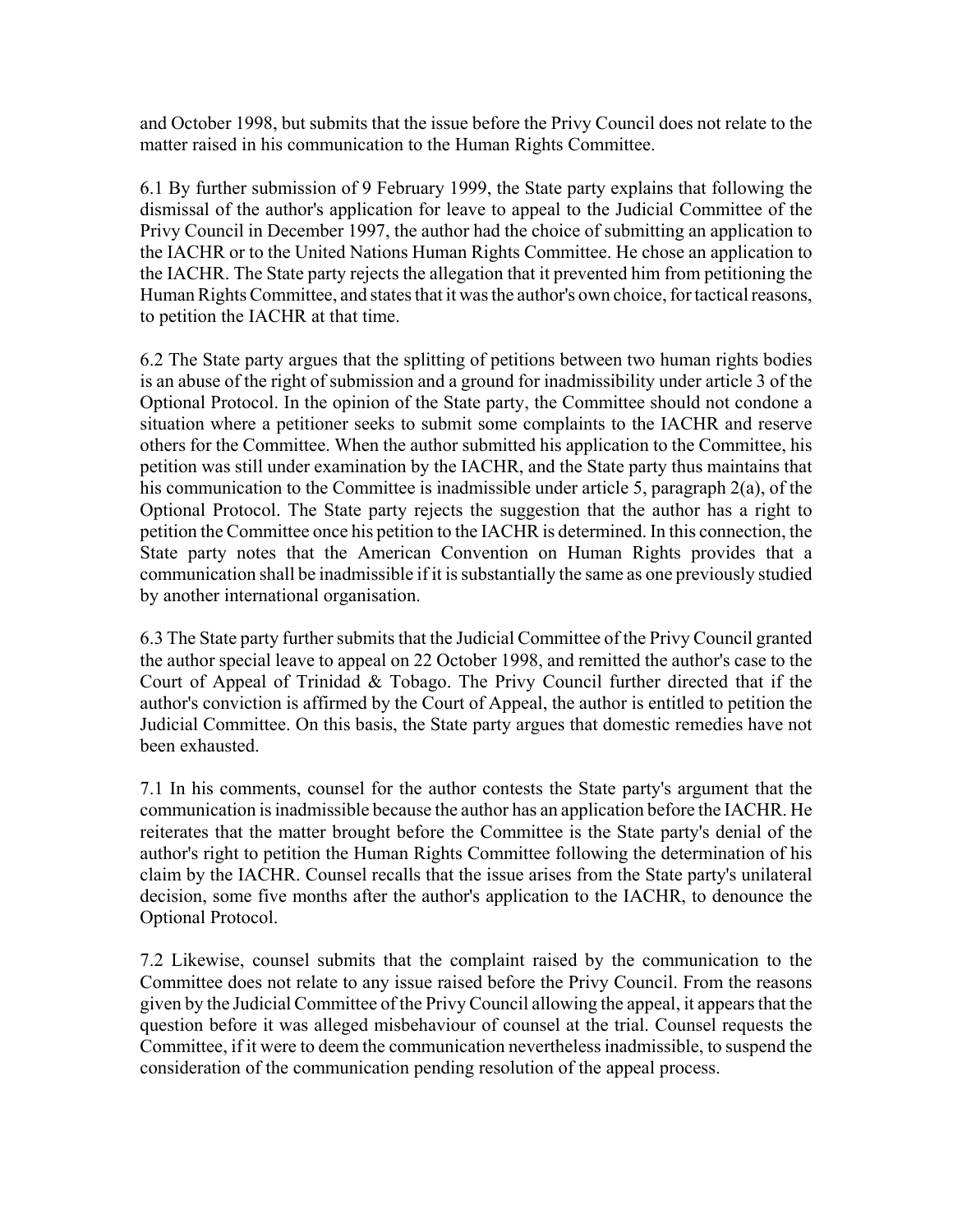# Issues and proceedings before the Committee

8.1 Before considering any claims contained in a communication, the Human Rights Committee must, in accordance with article 87 of its rules of procedure, decide whether or not it is admissible under the Optional Protocol to the Covenant.

8.2 The Committee notes that counsel argues that the author's right to access to the Committee has been violated by the State party since, if the IACHR were to reject the author's claim, he can no longer petition the Committee due to the State party's denunciation of the Optional Protocol. The Committee considers, however, that the right claimed by the author is not a right protected by the Covenant. Accordingly, the communication is inadmissible under article 3 of the Optional Protocol.

9. The Human Rights Committee therefore decides:

(a) that the communication is inadmissible;

 $\mathcal{L}_\text{max}$ 

(b) that this decision shall be communicated to the State party and the author's counsel.

\*\*/ The text of an individual opinion by two Committee members is appended to the present document

1/ Effective 26 August 1998, Trinidad & Tobago re-acceded to the Optional Protocol, with a reservation to the effect that "the Human Rights Committee shall not be competent to receive and consider any communications relating to any prisoner who is under sentence of death in respect of any matter relating to his prosecution, his detention, his trial, his conviction, his sentence or the carrying out of the death sentence on him and any matter connected herewith." See the Committee's annual report to the General Assembly 1998, A/53/40, chapter I, endnote 2.

[Adopted in English, French and Spanish, the English text being the original version. Subsequently also to be issued in Arabic, Chinese and Russian as part of the Committee's annual report to the General Assembly.]

# **Appendix**

<sup>\*/</sup> The following members of the Committee participated in the examination of the present communication: Mr. Abdelfattah Amor, Mr. Nisuke Ando, Mr. Prafullachandra N. Bhagwati, Mr. Thomas Buergenthal, Ms. Christine Chanet, Lord Colville, Ms. Elizabeth Evatt, Ms. Pilar Gaitan de Pombo, Mr. Eckart Klein, Ms. Cecilia Medina Quiroga, Mr. Fausto Pocar, Mr. Martin Scheinin, Mr. Hipólito Solari Yrigoyen, Mr. Roman Wieruszewski, Mr. Maxwell Yalden, Mr. Abdallah Zakhia.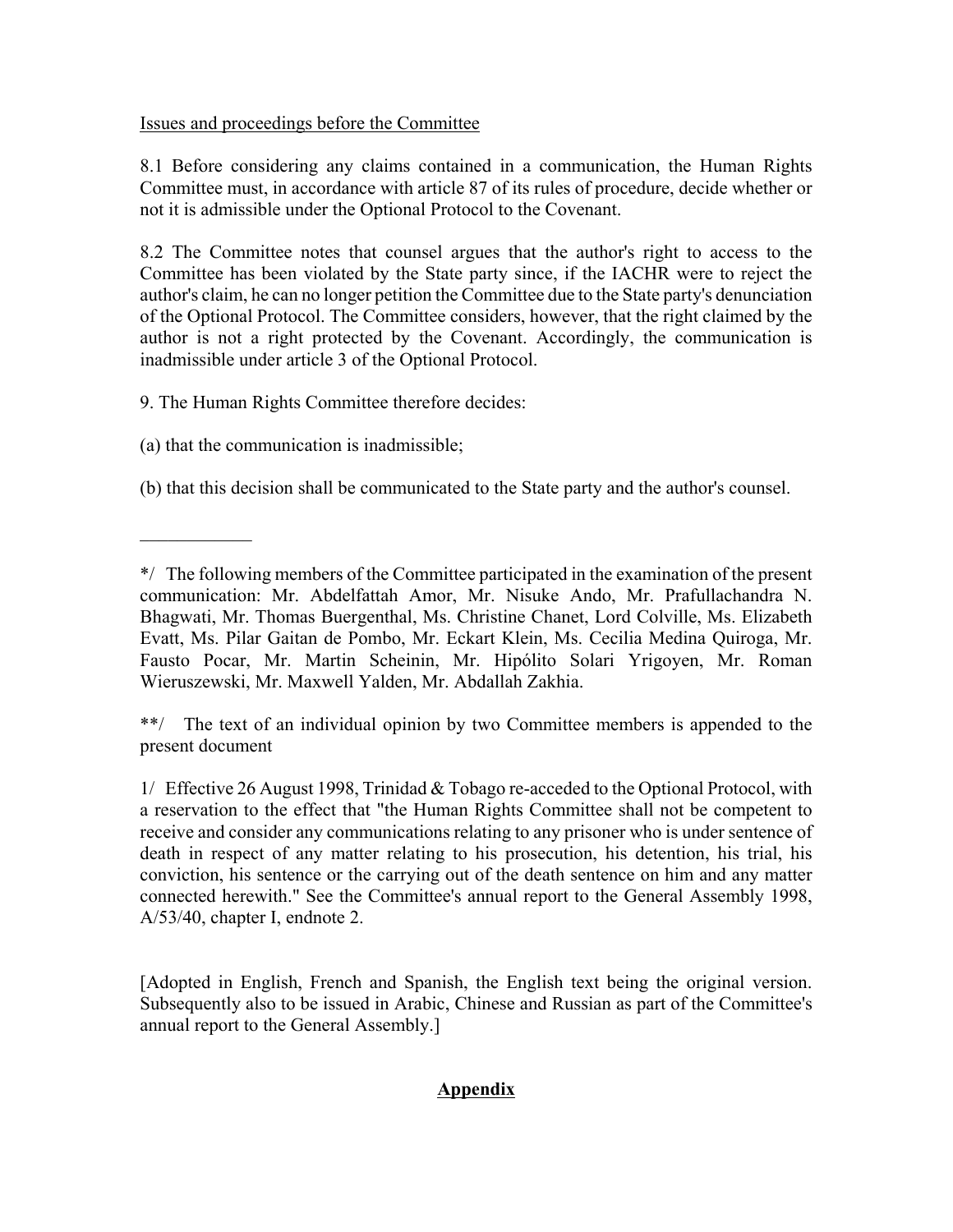# A. Individual opinions by Committee Members Fausto Pocar and Martin Scheinin (concurring)

Although we agree with the conclusion that the communication is inadmissible, we disagree with the majority in relation to the reasons for inadmissibility. By way of a letter dated 17 September 1998 the State party was informed, in accordance with rule 91 (3) of the Committee's rules of procedure, that if the State party wished to challenge the admissibility of the communication, it should do so within two months, i.e. not later than 16 November 1998. In a submission of 16 October 1998, the State party did challenge the admissibility of the communication on the two grounds specified in article 5, paragraph 2, of the Optional Protocol, namely (a) simultaneous consideration of the same matter under another procedure of international investigation or settlement, and (b) non-exhaustion of domestic remedies. It was only on 9 (and 17) February 1999 that the State party invoked a third ground for inadmissibility, namely abuse of the right of petition (article 3 of the Optional Protocol), without however, adequately substantiating the abusive nature of the communication.

In our opinion the communication should have been declared inadmissible on one of the grounds initially invoked by the State party, namely non-exhaustion of domestic remedies. As a consequence and in accordance with rule 92(2) of the Committee's rules of procedure, the inadmissibility decision should have been made subject to a possibility of review when the obstacle for inadmissibility has been removed. Likewise, the Committee's request for interim measures of protection issued pursuant to rule 86 of the Committee's rules of procedure should have been upheld. This course of action would have made it clear to the author, his counsel and the State party that the State party's withdrawal and reaccession accompanied by reservation, of the Optional Protocol, dated 26 May 1998 and effective 26 August 1998, does not constitute an obstacle for the future consideration of the author's case by the Committee.

In spite of what has been said above, it must be emphasized that the course of action decided by the Committee does not entail a decision that the author would be deprived of access to the Committee under the Optional Protocol, should he wish to submit a new individual communication in order to prevent his execution. Indeed, it is the Committee's position stated in its annual report (see footnote no. 1 of the inadmissibility decision), that the Committee will deal with the validity and legal effect of the reservation by Trinidad and Tobago in due course and in the concrete context of such individual cases related to the death penalty that have been submitted after 26 August 1998. Contrary to what seems to be assumed by the author's counsel (see para. 2.3), the reservation in question cannot be seen to bar, in abstracto, access by the author or any other prisoner under the sentence of death, to the Committee in its functions under the Optional Protocol.

Fausto Pocar [signed]

Martin Scheinin [signed]